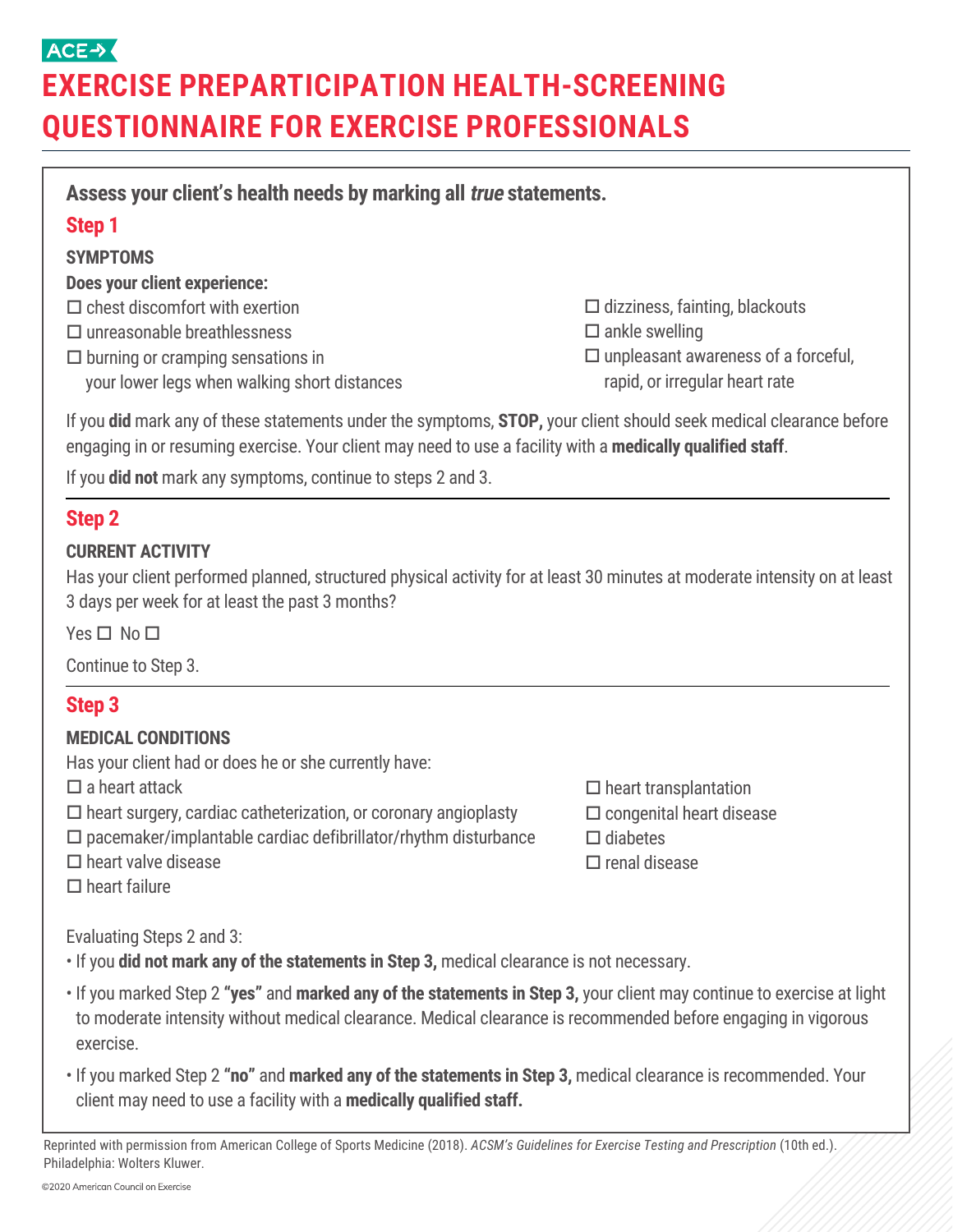



- <sup>1</sup> **Exercise participation** Performing planned, structured physical activity for at least 30 minutes at moderate intensity on at least 3 days/week for at least the past 3 months
- <sup>2</sup> **Cardiovascular disease** Cardiac, peripheral vascular, or cerebrovascular disease
- <sup>3</sup> **Metabolic disease** Type 1 and 2 diabetes mellitus
- <sup>4</sup> **Sign and symptoms** At rest or during activity. Includes pain, discomfort in the chest, neck, jaw, arms, or other areas that may result from ischemia; shortness of breath at rest or with mild exertion; dizziness or syncope; orthopnea or paroxysmal nocturnal dyspnea; ankle edema; palpitations or tachycardia; intermittent claudication; known heart murmur; unusual fatigue or shortness of breath with usual activities
- <sup>5</sup> **Medical clearance** Approval from a healthcare professional to engage in exercise
- <sup>6</sup> Light-intensity exercise 30–39% HRR or VO<sub>2</sub>R, 2–2.9 METs, RPE 9–11, an intensity that causes slight increases in HR and breathing
- <sup>7</sup> Moderate-intensity exercise 40–59% HRR or VO<sub>2</sub>R, 3–5.9 METs, RPE 12–13, an intensity that causes noticeable increases in HR and breathing
- <sup>8</sup> Vigorous-intensity exercise ≥60% HRR or VO<sub>2</sub>R, ≥6 METs, RPE ≥14, an intensity that causes substantial increases in HR and breathing
- <sup>9</sup> **ACSM Guidelines** *ACSM's Guidelines for Exercise Testing and Prescription,* 10th edition

*Note:* CV = Cardiovascular; HRR = Heart-rate reserve; VO<sub>2</sub>R = Oxygen uptake reserve; METs = Metabolic equivalents; RPE = Rating of perceived exertion; HR = Heart rate; ACSM = American College of Sports Medicine

Reprinted with permission from American College of Sports Medicine (2018). *ACSM's Guidelines for Exercise Testing and Prescription* (10th ed.). Philadelphia: Wolters Kluwer.

*Continued on the next page*